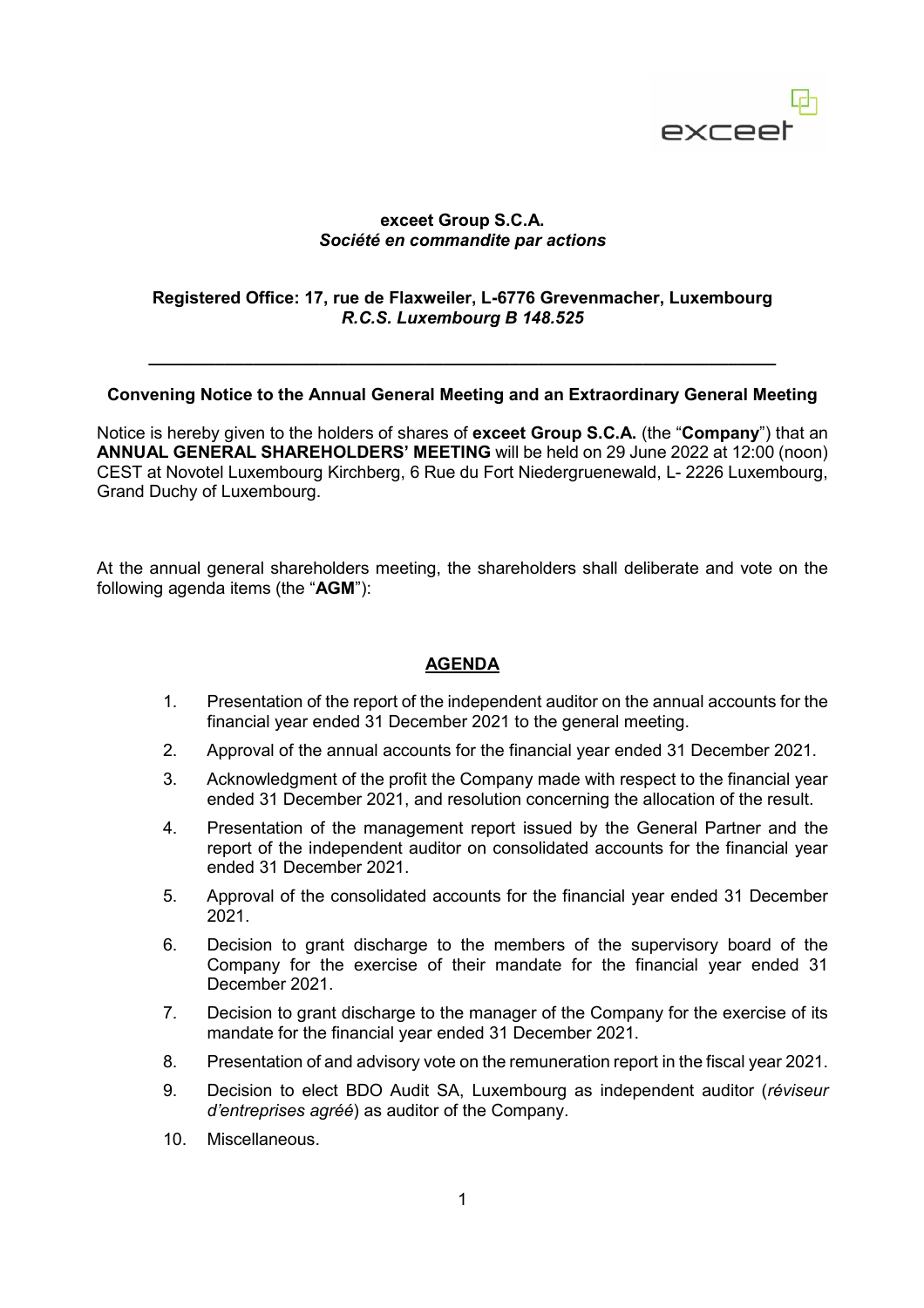

The Annual General Meeting shall be followed immediately by an Extraordinary General Meeting, which shall take place at 12.30 CEST, at the same address.

At the extraordinary general shareholders meeting, the shareholders shall deliberate and vote on the following agenda items (the "**EGM**"):

# **AGENDA**

1. Acknowledgment of the special report prepared by the Manager of the Company in relation to Article 420-26(5) of the law of 10 August 1915 as amended regarding the proposed creation of an authorised capital of the Company and the waiver of preferential subscription rights regarding shares issued thereunder.

- 2. Decision to create an authorised capital in an amount of EUR two million eight hundred seven thousand six hundred forty euro (EUR 2,807,640)**,** excluding the issued share capital, and to grant the authorisation to the Manager to issue up to one hundred eighty-four million seven hundred fifteen thousand fifty-five (184,715,055) Ordinary Shares.
- 3. Amendment of Article 5 of the Company articles of association.

#### **Quorum and Majorities**

Pursuant to the Company's articles of association and the law, resolutions at the annual general meeting of shareholders duly convened are adopted by a simple majority of the votes validly cast, regardless of the portion of capital represented.

Pursuant to the Company's articles of association and the law, resolutions at the extraordinary general meeting duly convened are adopted by a majority of at least two-thirds of the votes validly cast at such general meeting provided that at least half of the share capital is present or represented. In case the second condition is not satisfied, a second meeting may be convened in accordance with the law, which may deliberate regardless of the proportion of the capital represented and at which resolutions are taken at a majority of at least two-thirds of the votes validly cast. Abstention and nil votes will not be taken into account for the calculation of the majority.

# **Right to Amend the Content of the Agenda**

Pursuant to the Company's articles of association, and the Luxembourg law of 24 May 2011 on certain rights of shareholders in listed companies, as amended (the "**Luxembourg Shareholders' Rights Law**"), one or several shareholders representing at least five percent (5%) of the Company's share capital may request the adjunction of one or several items to the agenda of the AGM, and/or the EGM provided that the request is accompanied by a justification of or draft resolution(s). Pursuant to Article 4 of the Luxembourg Shareholders' Rights Law and the Company's articles of association, such request and justification of or draft resolution(s) must be received at the Company's registered office by registered letter (to the attention of the board of directors, 17, rue de Flaxweiler, L-6776 Grevenmacher, Luxembourg) or electronic mail (to: h.vongregory@exceet.com) at least twenty-two (22) days prior to the date of the relevant general meeting of shareholders, *i.e.* by 7 June 2022 accompanied by a proof of the shareholding of such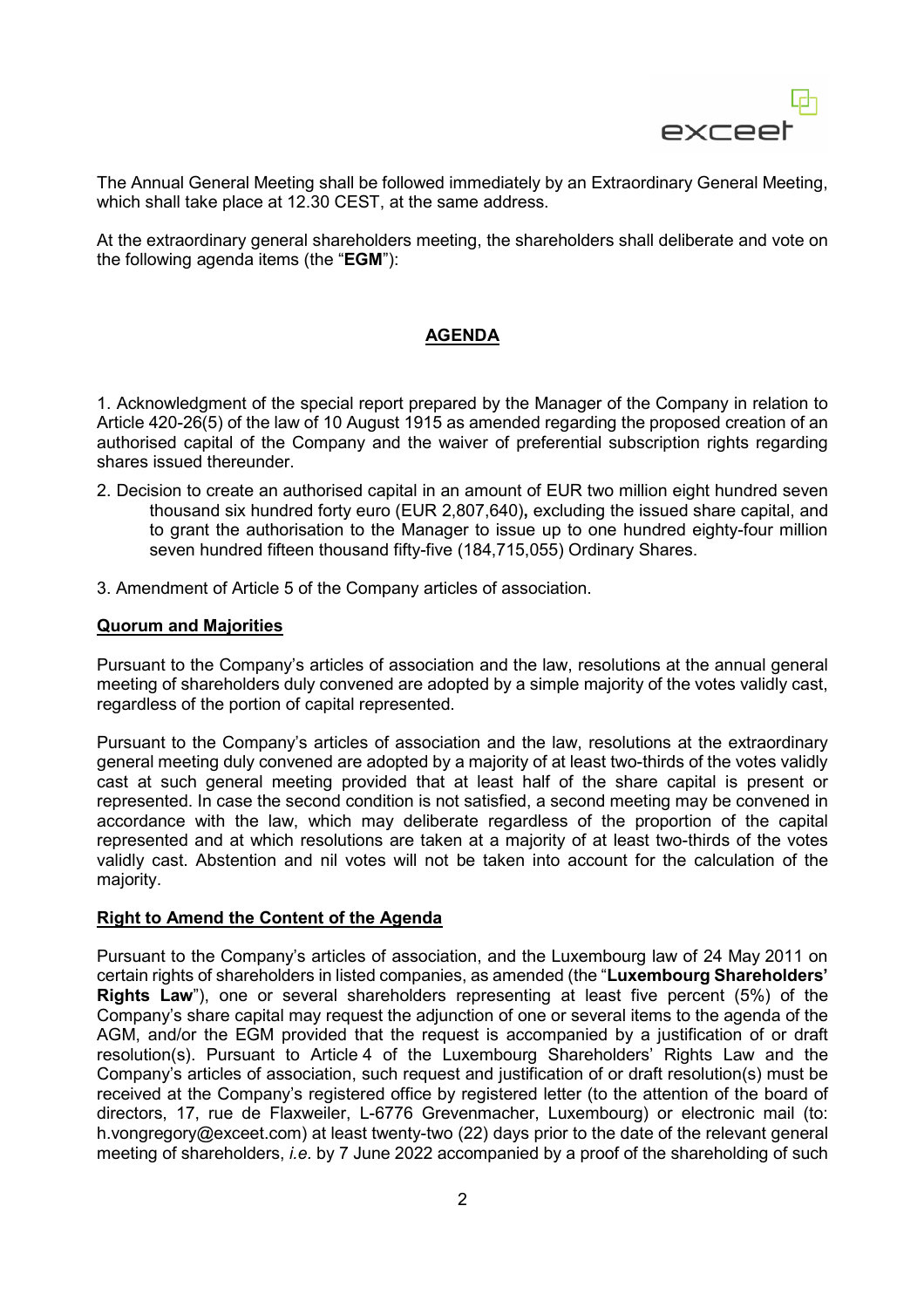

shareholder(s) and the address or e-mail address which the Company may use in order to deliver the acknowledgment of receipt of such request. The Company must acknowledge reception of such request within forty-eight (48) hours of receipt of such request. In case such request entails a modification of the agenda of the relevant general shareholders' meeting, the Company will make an amended agenda available at the latest fifteen (15) days prior to the relevant general meeting, *i.e.* by 14 June 2022.

# **Documents**

Copies of the proposals of the resolutions of the **AGM** and the **EGM** as well as the documents related to the aforementioned items on the respective agenda (including the proposed new consolidated articles of association) will be on display for inspection by the shareholders on the Company's website (www.exceet.com/investor-relations) and at the registered office of the Company as from 27 May 2022. Upon request to h.vongregory@exceet.com, copies of the abovementioned documents are going to be mailed to the shareholders.

#### **Share Capital of the Company**

The Company's issued share capital is set at three hundred eleven thousand nine hundred sixty euro and eighteen cents (EUR 311,960.18) represented by twenty million seventy-three thousand six hundred ninety-five (20,073,695) Ordinary Shares and one (1) Unlimited Share.

Each share entitles the holder thereof to one vote.

# **Right to Participate in the AGM and the EGM**

According to Article 5 of the Luxembourg Shareholders' Rights Law, the record date for **general meetings of shareholders** of listed companies incorporated under the laws of the Grand Duchy of Luxembourg has been set at fourteen (14) days prior to the date of the corresponding general shareholders' meeting. Therefore, any shareholder who holds one or more shares of the Company on 15 June 2022 at 24:00 (midnight) CEST (the "**Record Date**") and registers for the AGM and the EGM (please see below section "*Registration for the AGM and the EGM*") and provides the certificate specified below, shall be admitted to participate and vote at the AGM and the EGM.

All shareholders wishing to participate (in person, or by voting through proxy or voting form) at the annual general shareholders' meeting of the Company shall notify the Company thereof at the latest on the Record Date in writing by mail, fax or by e-mail.

Shareholders (whose shares are held in book-entry form through the operator of a securities settlement system or with a professional depositary or sub-depositary designated by such depositary) must request from their operator or depositary or sub-depositary a certificate certifying the number of shares recorded in their account on the Record Date.

In addition to the aforementioned registration, to participate and vote in the annual general shareholders' meeting, such Shareholders (whose shares are held in book-entry form through the operator of a securities settlement system or with a professional depositary or sub-depositary designated by such depositary) must submit a copy of the certificate via their custodian bank by mail, by fax or by e-mail to the Centralizing Agent in the period from 15 June 2022 at 24:00 (midnight) CEST until 24 June 2022, at 12:00 (noon) CEST.

The Centralizing Agent of the Company is the following: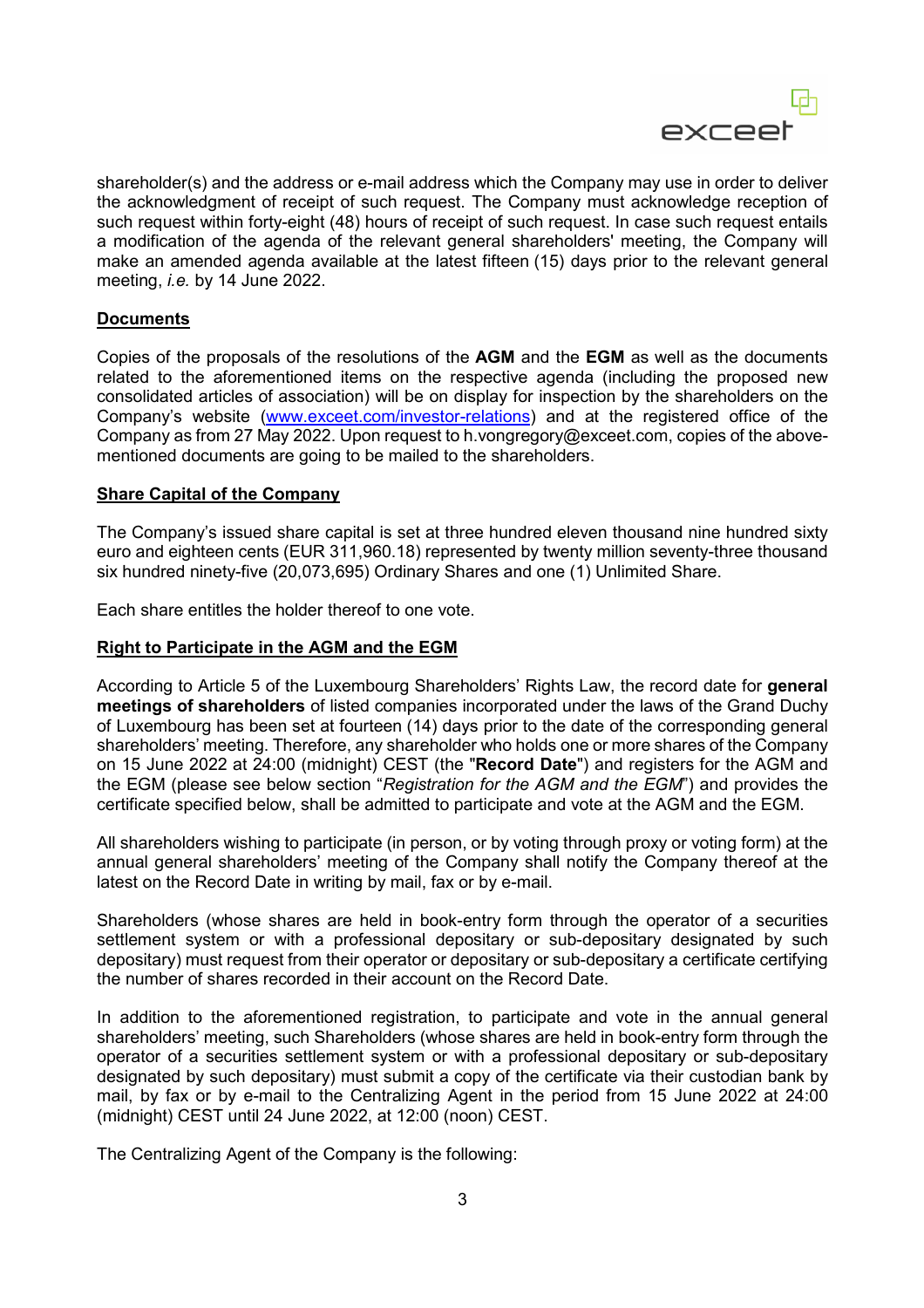

*Deutsche Bank Aktiengesellschaft Attn.: Trust and Agency Services/Post-IPO Services Taunusanlage 12 D-60325 Frankfurt am Main Germany Fax: +49/69 910-38794 Email: dct.tender-offers@db.com*

Any shareholder and/or proxyholder participating in the annual general shareholders' meeting in person shall carry proof of identity at the annual general shareholders' meeting.

#### **Registration for the AGM and the EGM**

Shareholders wishing to participate in the AGM must register for the annual general shareholders' meeting by submitting their registration by mail, fax or by e-mail by 15 June 2022 at 24:00 (midnight) CEST to the Centralizing Agent of the Company at the address referred to above.

Registration forms are provided on the website of the Company (www.exceet.com/investorrelations) which must be used. Shareholders having registered for the AGM and the EGM may provide a proxy or voting form in case they do not wish to participate in person in the AGM and the EGM by 24 June 2022 at 12:00 (noon) CEST (see below sections **"Representation"** and **"Voting Form**").

#### **Representation**

In the event that any shareholder appoints another person, shareholder or not, as his proxy to vote on his behalf, the completed and executed proxy must be submitted by mail, fax or by email to the Centralizing Agent of the Company no later than 24 June 2022 at 12:00 (noon) CEST and must be accompanied by the proof of shareholding.

Proxy forms provided on the website of the Company (www.exceet.com/investor-relations) must be used and only signed proxy forms will be taken into account. One person may represent more than one shareholder.

Shareholders having submitted a proxy form and registered in due time but who wish to revoke such proxy form may do so by timely providing a later dated proxy form or by cancelling the proxy form in writing to the Centralizing Agent of the Company at the address referred to above.

#### **Voting Forms**

Shareholders having registered for the AGM and the EGM but who do not wish to participate in person may also vote through a voting form in the AGM and the EGM. The voting form may be submitted by mail, by fax or by e-mail to the Centralizing Agent of the Company no later than 24 June 2022 at 12:00 (noon) CEST and should be accompanied by the proof of shareholding (see above section "*Right to Participate in the AGM and the EGM*"). Only voting forms provided by the Company on its website (www.exceet.com/investor-relations) may be used and only signed voting forms will be taken into account. Shareholders having submitted a voting form and registered in due time but who wish to revoke such voting form may do so by timely providing a later dated proxy or voting form or cancelling the voting form in writing to the Centralizing Agent of the Company at the address referred to above.